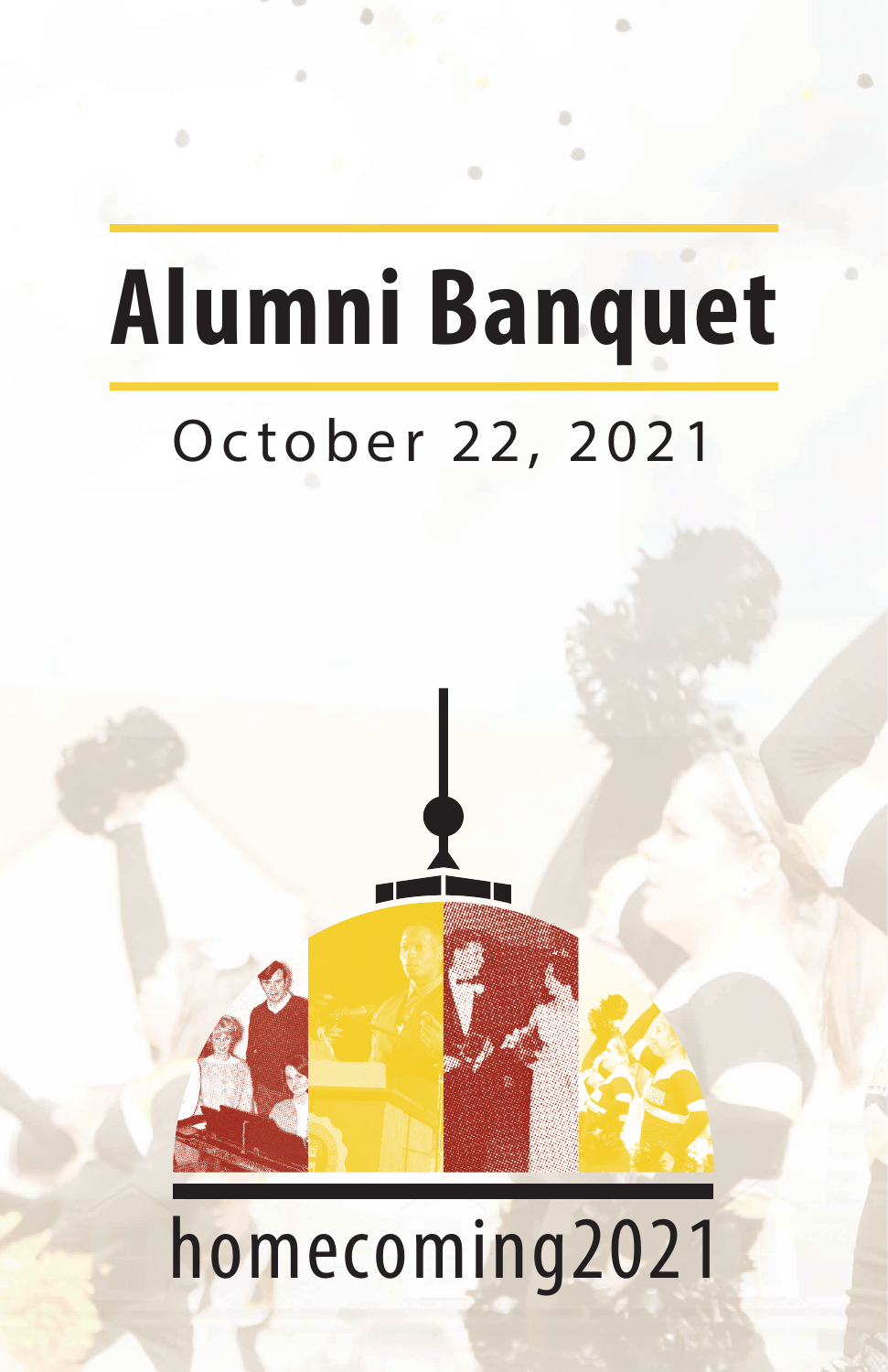#### **Alumni Banquet Friday, October 22, 2021 6:00 p.m.**

Vox Fortis Serena Eichhorn, Conductor ""Ode to the Creator" Dr. Harold Popp Master of Ceremonies Derek Chappell '87 Greetings Dr. Reggies Wenyika President, OUMW University Update Dr. Bill Tsutsui President and CEO, Ottawa University In Memoriam Rev. Dr. John Holzhüter Brave Braves **Braves** University Chaplain Invocation Director, Fredrikson Center for Faith and Church Vitality

#### **Dinner**

50-Year Class Welcome Class of 1970 Planning Committee Class of 1971 Planning Committee

Class Recognition Courtney Klaus '05 Director of Alumni Programs

> President, OUAA Ms. Klaus

Recognition & Presentation of Awards Kate Wilcox '05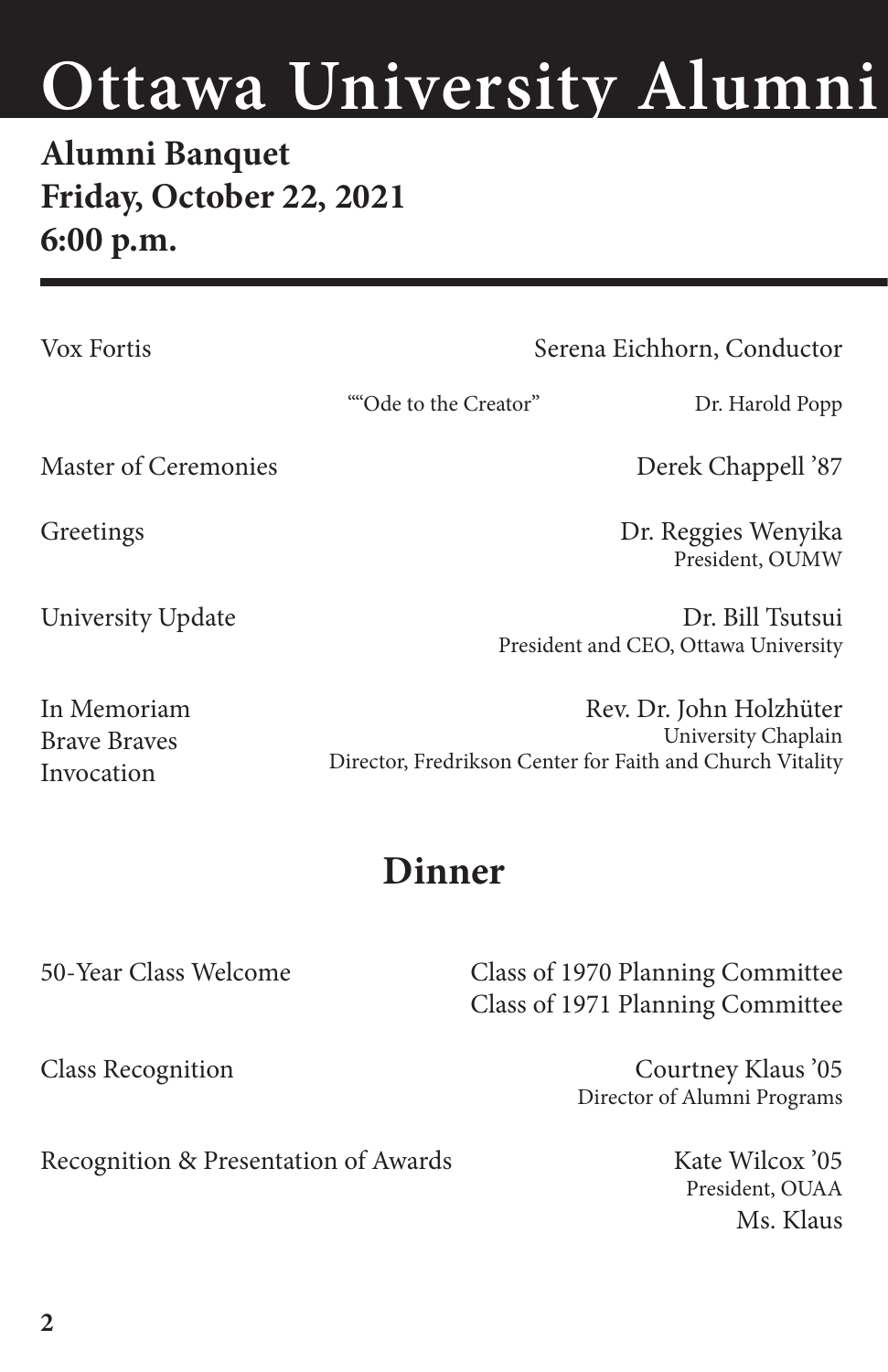Honoree Responses

#### **Dr. Harold Popp '59**

Distinguished Service Award

#### **Mitch Barnhart '81**

Outstanding Achievement Award

#### **Michael '16 and Regan '16 (Aeschliman) Jones**

Recent Alumni Award

#### **Dr. John Holzhüter**

Esther Ruth Award

#### **Kevin Eichner '73**

2021 Chief Executive Leadership Award - Case District VI Unveiling of the Eichner Portrait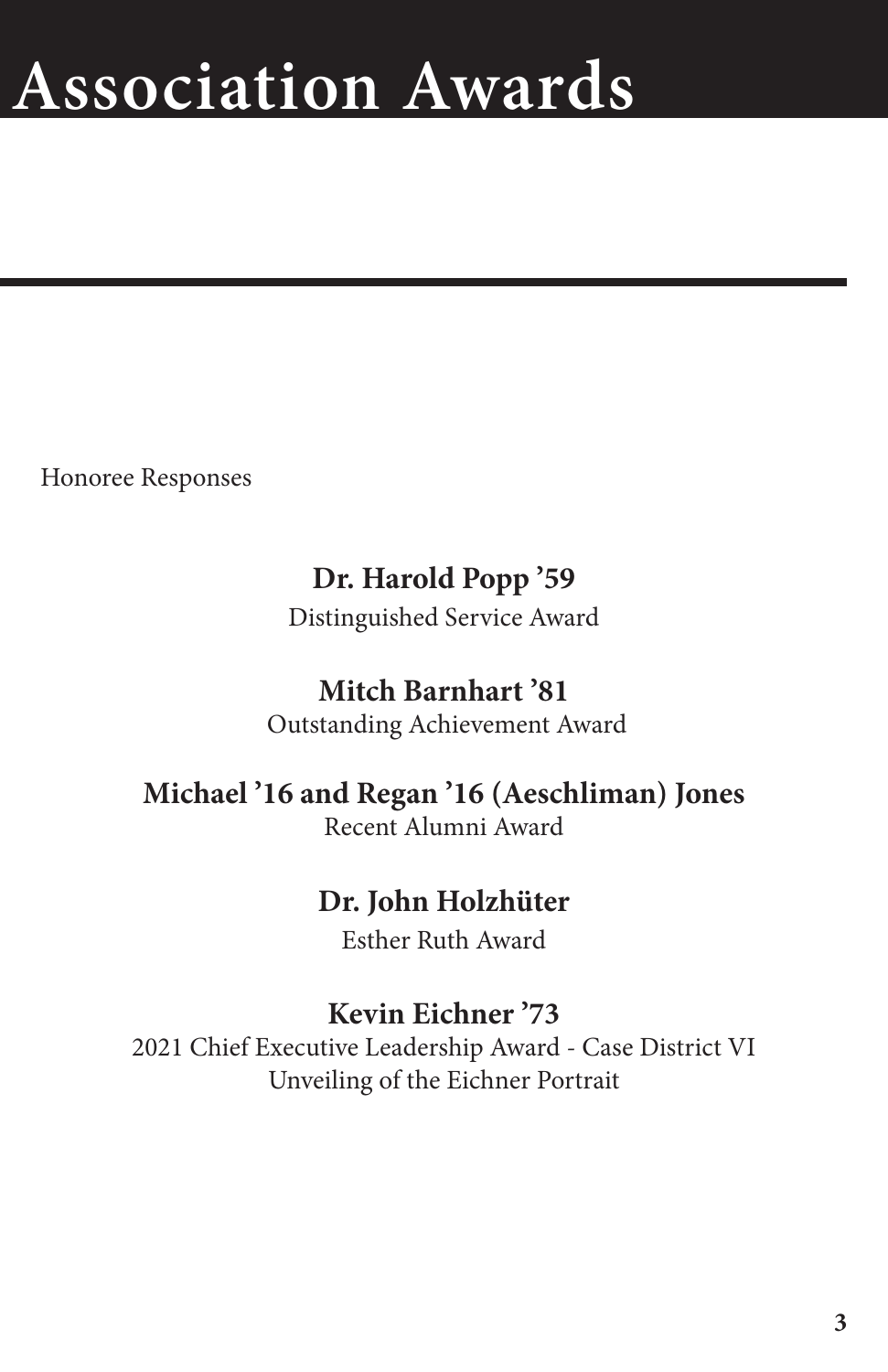### **Honorary Membership in OUAA**

This award is designed to be a prestigious honor granted by the Ottawa University Alumni Association (OUAA). Once recognized, honorary members hold alumni status throughout their lifetimes and are entitled to all the rights, privileges and benefits of any member of the OUAA. A limited number of memberships are granted in any given year and some years it may not be awarded. Nominations for this award must come from an officially recognized member of the OUAA Board of Directors. A campus OUAA board member may only nominate one candidate or couple per year for membership. Nominees are taken to the OU Board of Trustees Committee on Advancement for approval.

Criteria:

- Friend of Ottawa University (individual or couple)
- Distinguished themselves over a considerable period of time by devoting a significant amount of time, energy and talent toward promoting the mission of the University
- Service to OU in regard to enhancing activities at a particular campus, or promoting and supporting the University-wide structure, or both

### **Outstanding Achievement Award**

This award, established in 2005, recognizes individuals who have made an impact in their chosen field of endeavor, whether over a span of many years or in a relatively short timeframe. Recipients' life stories demonstrate what one can do with an OU education. The number of awards given annually varies.

Criteria:

- A graduate of the University
- Has made accomplishments in the context of their paid career, or for a civic personal interest which they have pursued, with or without pay
- Accomplishments have had an impact on the world, nation, state, or community (e.g. volunteer community leadership roles, lobbying for important legislation, humanitarian accomplishments, help filling gaps in the social safety net, etc.)
- Demonstrates a strong sense of ethics consistent with the values of a Christian education, and will be admired for both their accomplishments and their personal values
- Exemplifies the best of the Ottawa spirit and serves as a meaningful role model for current and future OU students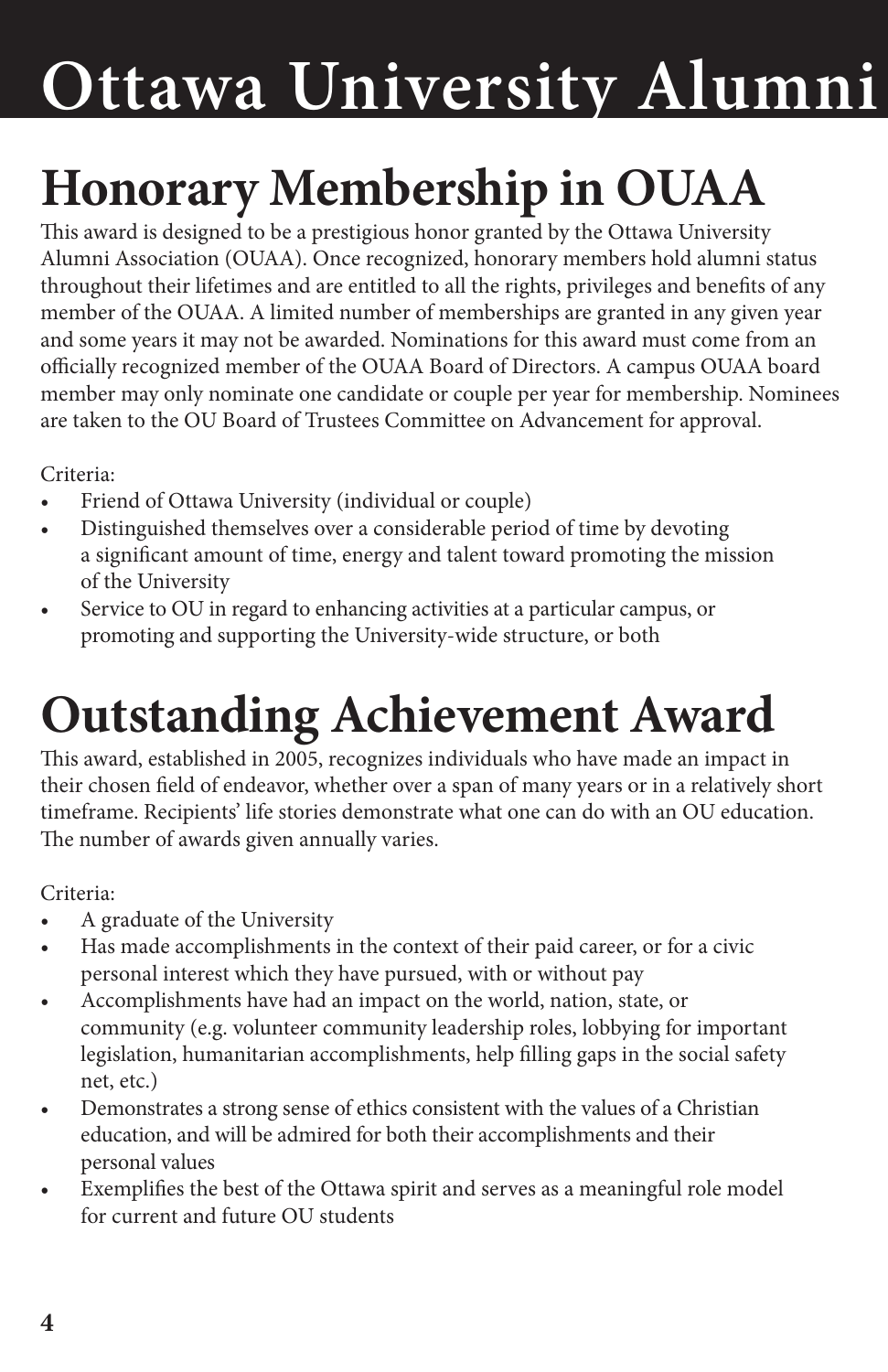### **Distinguished Service Award**

This award recognizes individuals or couples who have demonstrated exceptional service in the church and/or community over a span of time. Established in 1974, the Distinguished Service Award is the cornerstone of the OUAA award system. No more than one or two awards are granted each year.

Criteria:

- Alumni or friend of the University (individual or couple)
- Has demonstrated professional competence, accomplishment and/or service within their church or community
- Exhibits abiding loyalty to Ottawa University

### **Esther Ruth Award**

This award recognizes individuals for their volunteer service that has enhanced student life and benefited Ottawa University as a whole. Established in 1987, recipients are named in honor of Esther Ruth Bemmels, who provided loyal and steadfast service to OU students for more than 30 years.

Criteria:

- Alumni or friend of the University
- Has given a significant amount of time to volunteer service for the benefit of Ottawa University
- Shows initiative, understanding and leadership
- Promotes the University's mission and purpose
- Exemplifies the Ottawa University spirit

### **Recent Alumni Award**

The Recent Alumni Award was established by the OUAA Board of Directors in 2013 and is designed to recognize recent graduates who have attained a significant level of achievement and potential for accomplishment in the early years following graduation.

Criteria:

- A graduate of the University within the last 10 years
- Meeting significant challenges in pursuit of professional goals
- Service to community and others
- Service to church
- Significant alumni participation and support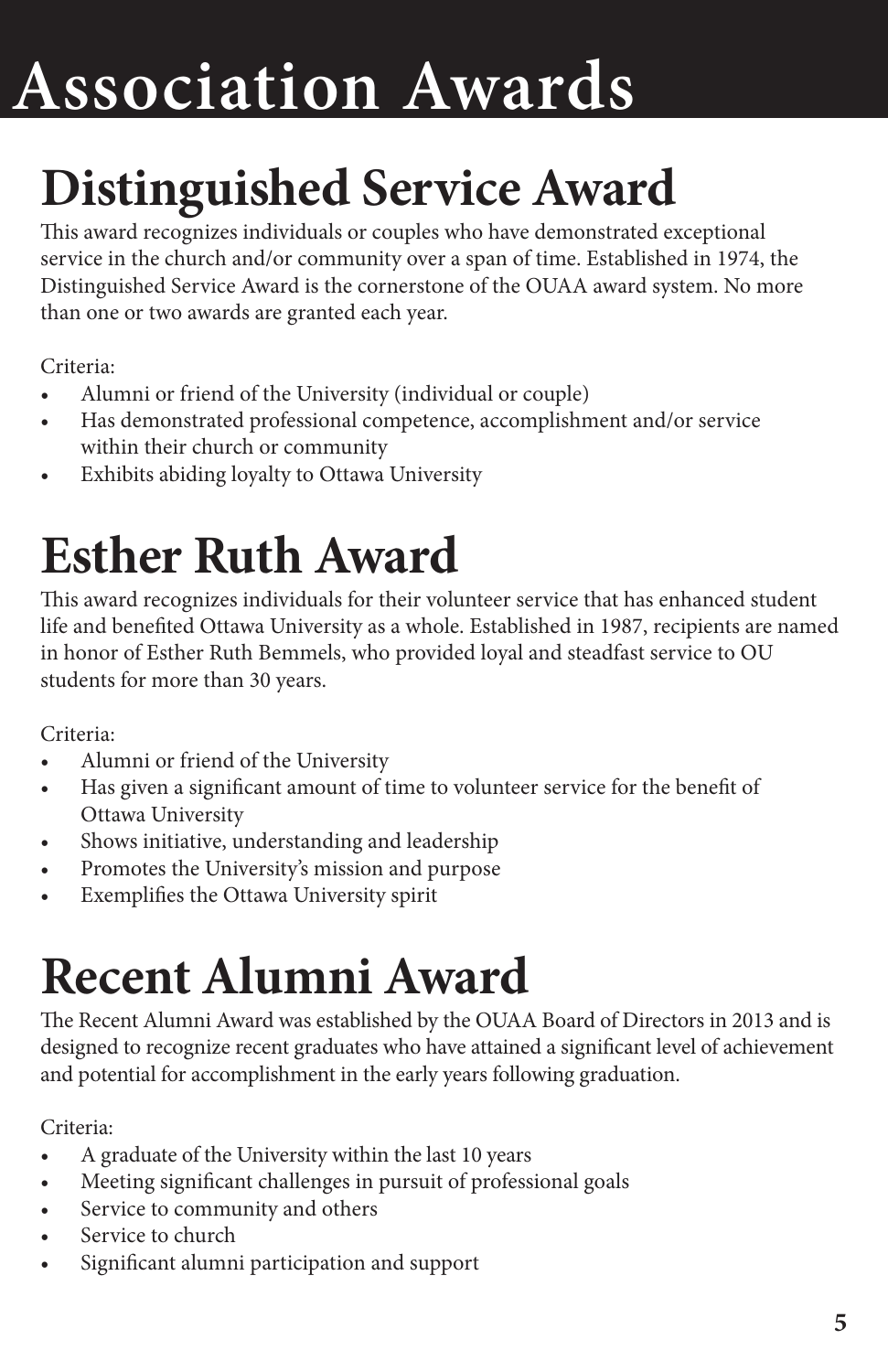### **Dr. Harold Popp '59**

*Distinguished Service Award*

A wise man once said that music is the universal language of mankind – one that speaks straight to the soul. When you look at the journey taken by Ottawa University's Harold Popp '59, there is no doubt that music has provided the soundtrack to his life. Popp arrived on the OU campus in the fall of 1955 with music in his heart and a degree in music education in his sights. While at Ottawa, Popp immersed himself in his studies, learning and playing music, with trombone



being his instrument of choice. This seminal time in Popp's life laid the foundation for an extraordinary career spent educating young minds in the art of music. Spanning nearly six decades, 56 years to be exact, Popp was a music educator serving primarily at six universities, including his alma mater. At Ottawa, he was a faculty member from 1977 to 1984 and Chairman, Division of Arts & Humanities. He served as Chair of Music Education at Eastern New Mexico University and Chairman of the Music Department at the University of South Dakota. His other professional experience included stints as assistant dean at the University of Massachusetts-Lowell, acting associate dean for the school of music at Florida State University, director and professor emeritus at Wichita State University, and adjunct professor at Indiana University. Popp's own pursuit of music has been manifested in his prolific trombone playing and original music composition. As a trombonist, he has played on the United Service Organizations (USO) Tour, and sat in with the Kansas City Philharmonic, South Dakota Symphony, New England Symphony Brass Quintet, and Tallahassee Symphony. He has also performed solo recitals, and been a guest soloist with ensembles in several states throughout the country. As a composer, Popp continues to publish choral and instrumental works for solo works and chamber ensembles performed internationally. He has also had three commissions by the U.S. Army Band in Washington, D.C. His passion for music also led him to serve as a conductor for church choirs in several states, as well as for a variety of music groups, such as the Ottawa Community Band, Delano Wind & Brass ensembles, and the University of South Dakota Symphony Orchestra. Popp has published extensively and served as editor of the *Kansas Music Review* and the *International Trombone Association Journal*. He's also traveled extensively, serving as a speaker for state, national and international conferences and conventions, and as a consultant for the National Association for Schools of Music, North Central Accreditation Council, and the National Association for Music Education. His textbook *Discovering the Creative Impulse* has been used at several universities.

In the church, he has volunteered as a solo trombonist, Sunday school teacher, lay speaker, worship, music and arts chair, and life group leader. He has also served as an instructor of courses in Arts & Christianity, as a study group leader on the works of C.S. Lewis, and as a writer of meditations, short stories, poetry, and philosophy and religious articles. In addition, Popp has been a Cub Scout and Scout master for the Boy Scouts of America. Finally, in serving his alma mater, Popp was a member and past president of the Ottawa University Alumni Association. Sharing in his journey is a large and loving family. Popp's wife, Vicki (Schrey) Popp, is a 1961 OU graduate. They have three grown children: two sons, Michael and Christopher Popp; and a daughter, Debbi (Popp) Ponella. Along with them is daughterin-law Amy (Sonju) Popp, son-in-law Philip Ponella, and seven grandchildren: Taylor, Tony, Luke, Victoria, Julia, Vaughan, and Autumn. Popp's parents, Asa and Nellie, started a family legacy at OU in the 1920s, that extended to him and his wife, and also includes a brother, Clair; a sister, Carol; a nephew, Mark; a niece, Connie; and two cousins, Lorrel and Dorothy.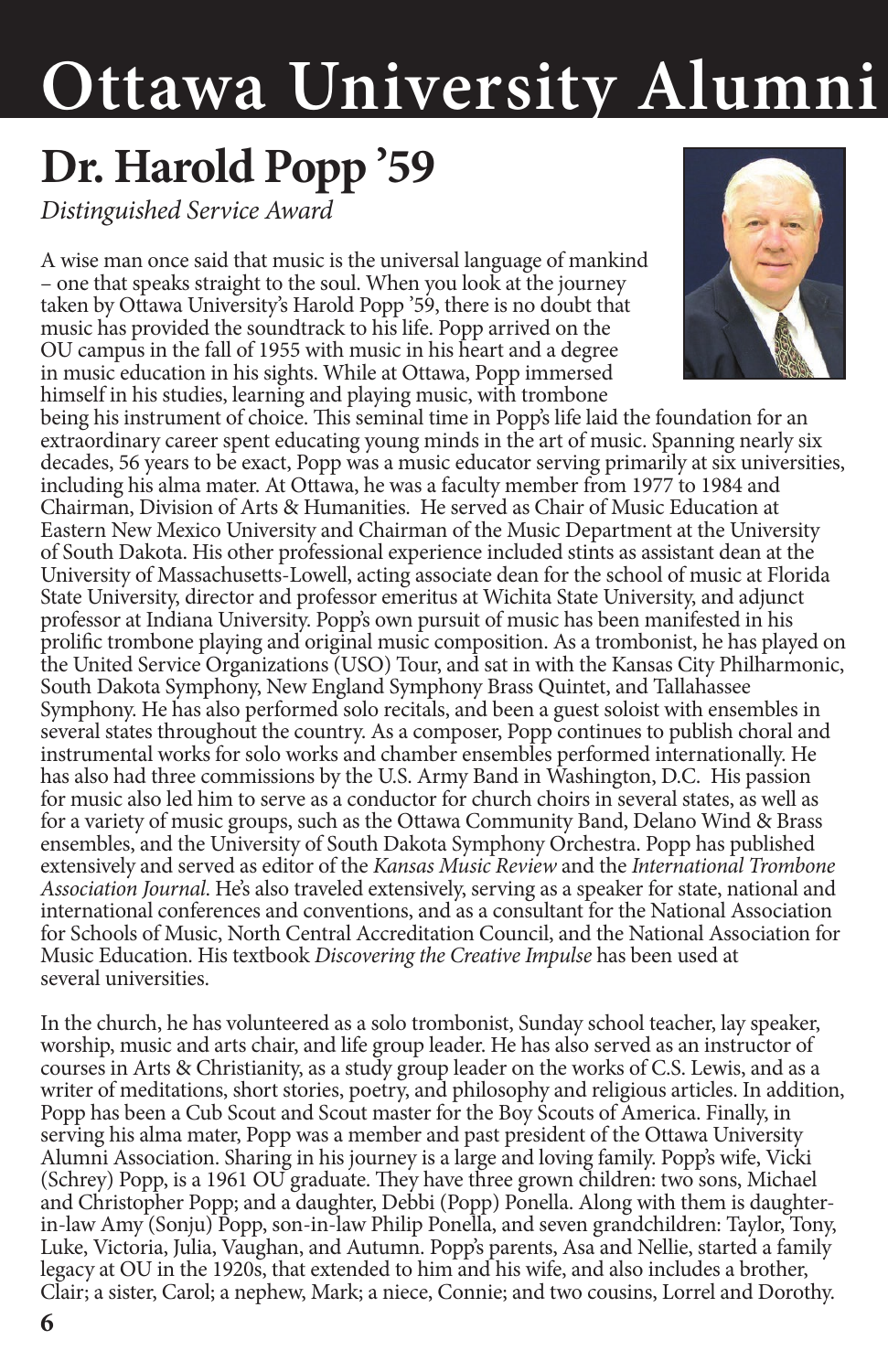### **Mitch Barnhart '81**

*Outstanding Achievement Award*

Mitch Barnhart is entering his 20th year as Director of Athletics at the University of Kentucky, and continues to add to his accomplishments as one of the foremost leaders in collegiate athletics.

The 2019 "AD of the Year" as selected by the SportsBusiness Journal, Barnhart's acumen was put to its strongest test in 2020-21. As if it were not enough to guide UK through the severe challenges in health care,



competition and finances caused by COVID-19, he also served as chair of the NCAA Men's Basketball Committee, a task which required him to take a lead role in re-creating and executing the organization's most prominent event in the midst of a pandemic. Working alongside the NCAA staff, in the span of only two months, Barnhart and the tournament committee scrapped the time-tested format and invented a new procedure by bringing all 68 teams to one location and supporting them with numerous health and safety protocols.

Meanwhile in Lexington, UK finished 12th among 358 D-I teams in the 2021 National Association of Collegiate Directors of Athletics (NACDA) Directors' Cup all-sports standings, the third-best finish in school history, the fourth year in a row in the top 20, and ninth in a row in the top 30. UK's championships in swimming and diving and volleyball give the university a total of five during Barnhart's term, joining men's basketball in 2012 and rifle in 2011 and '18. The consistent performance is a result of Barnhart's work since his arrival in the summer of 2002. He has steadily invested in the growth of all UK teams, while maintaining a singular commitment to the holistic development of Wildcat student-athletes. UK athletes have set records for graduation rates and maintained a perfect mark in the 17 year history of the NCAA Academic Progress Rate, making UK one of just two SEC schools to never incur an APR penalty.

Investment in the success of UK student-athletes in all facets has been a theme of the Barnhart era, beginning with the provision of funds for full coaching staffs and scholarship allotments for every UK sport. Barnhart has also strategically invested in improvements to UK Athletics' facilities. Investments in new construction and renovation to facilities include the Joe Craft Center; new stadiums for track and field, softball and soccer; the UK Golf House; and the Wildcat Coal Lodge dormitory. The home of Kentucky football, Kroger Field, underwent a \$126 million renovation completed in 2015 and the \$45 million Joe Craft Football Training Facility opened a year later. A new \$49 million baseball stadium – Kentucky Proud Park – opened in fall of 2018.

Prior to UK, Barnhart served four successful years (1998-2002) as athletics director at Oregon State University. Before OSU, he worked in athletics administration posts at Tennessee (1986-98), Southern Methodist (1983-86), Oregon (1983), and San Diego State (1982-83). He is a native of Kansas City, Kan, earning his bachelor's degree from Ottawa University in 1981 and a master's in sports administration from Ohio University in 1982.

Barnhart and his wife, Connie (Brown) Barnhart '81, have three children: Kirby and her husband, McKenzie; Blaire and her husband, Andrew; and Scott and his wife, Cassie. They have four grandchildren: Cooper, Reece, Gunner and Rylee.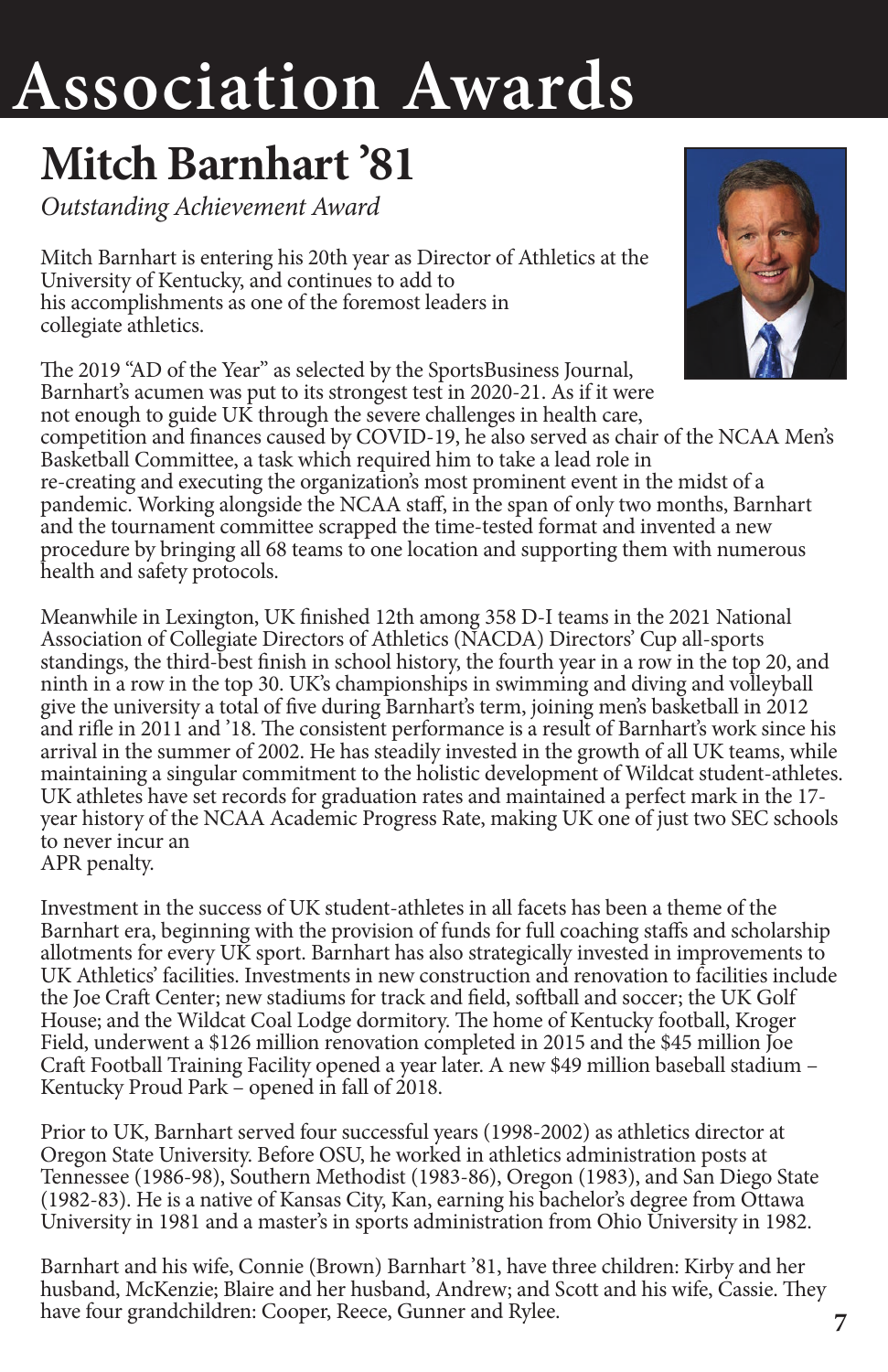### **Michael '16 and Regan '16 (Aeschliman) Jones**

*Recent Alumni Award*

They spent four years preparing for a life of significance, and now Michael and Regan Jones, both 2016 Ottawa University graduates, are living one. Just five years after leaving Ottawa, the two are making an impact in their prospective fields.



Michael was a Presidential Scholar who earned his OU degree in business economics and accounting. He graduated magna cum laude after earning a spot on the Dean's List all four years. An audit practice senior and digital advisor for Ernst & Young LLP, one of the Big Four accounting firms, Michael's primary roles involve leading a team serving a client that is a \$30-billion multinational company. He is also a leader at EY in transforming the profession to quickly adopt data analytics. He is currently working on CPA licensure.

Regan was a Provost Scholar who earned her OU degree in history and English. She graduated summa cum laude, with distinction in history and English, after earning a spot on the Dean's List four-years straight. She also earned the Excellence in Literature Award her senior year. Regan is the government and law teacher at Basehor-Linwood High School. She has earned several honors in her first four years as an educator, including being named a 2018 Teacher of Promise, earning a 2019 Horizon Award nomination and in 2020 was voted Most Inspirational Teacher by the student body at Shawnee Heights High School.

Beyond their burgeoning professional careers, Regan and Michael are living a life of significance through service to others. Both have served on the University's alumni board since 2019. They are also active in their faith, serving as youth leaders at Prairie Baptist Church in Prairie Village, Kan., and Michael sits on the church's finance and missions committees.

Regan is the daughter of Roger and Robyn Aeschliman, and the granddaughter of Eldon and Mary Jo Aeschliman, all of Topeka, Kan. Michael is the son of Tim and Clareen Jones of Shawnee, Kan.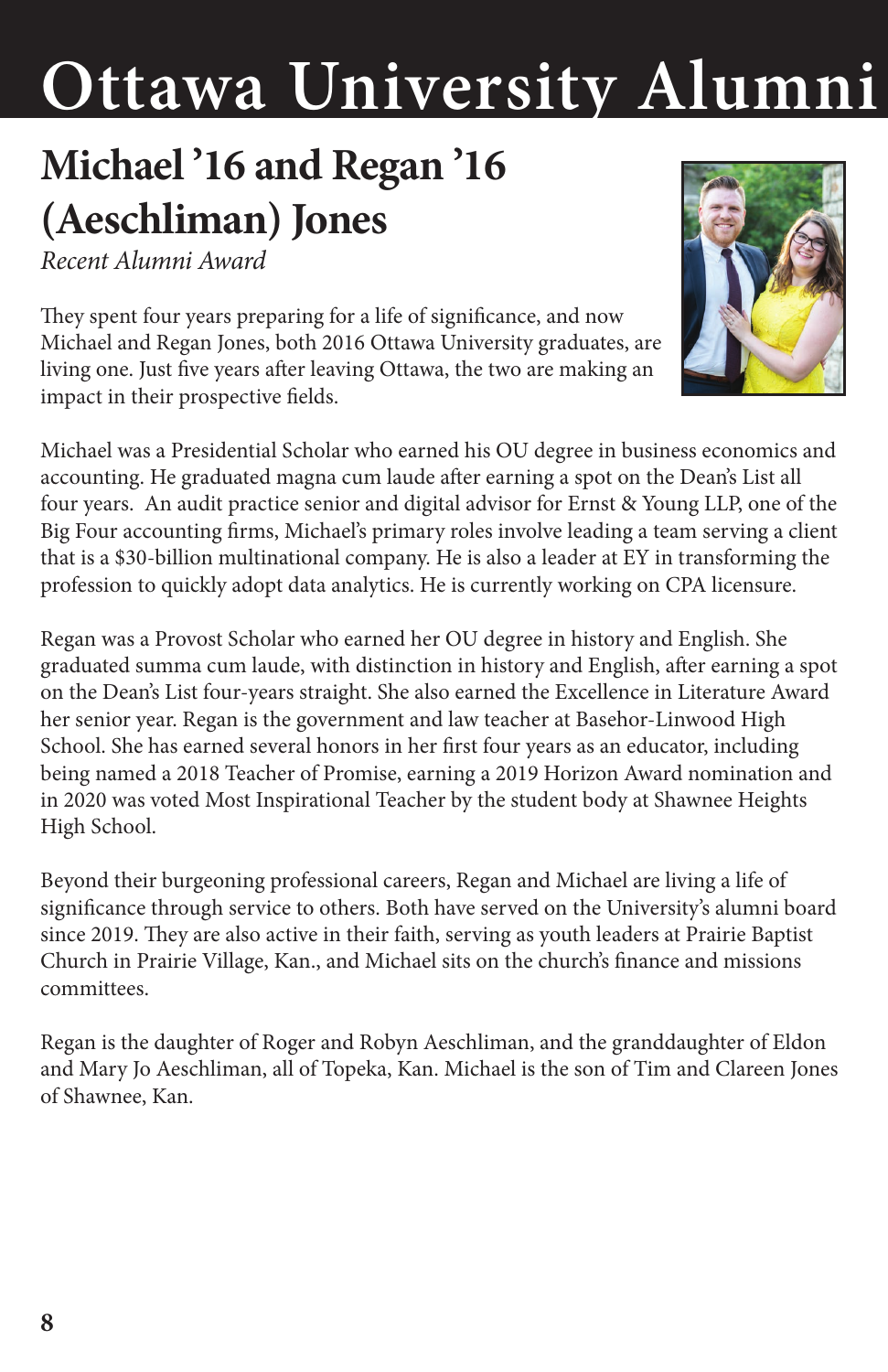### **Dr. John Holzhüter**

*Esther Ruth Award*

John Holzhüter is an educator and long-time advocate for the needs of disadvantaged youth. He currently serves as the University Chaplain for Ottawa University. Holzhüter also leads the Fredrikson Center for Faith and Church Vitality, which initiates and develops programming to strengthen and enrich the faith experiences of OU students.



Holzhüter is the spiritual leader of the University through his service as chaplain. In leading the Fredrikson Center, he focuses on and advances the mission of Ottawa University through its programming, which includes spiritual programming for theologians, church leaders, faculty members, pastors and laity, students and community members. The Fredrikson Center also provides a spiritual house for community events. His previous roles at the University include classroom and community facilitation, serving as director for OU theater productions, and developing and managing grant-funded programming.

Since 1999, he has worked as an efficiency and process-improvement consultant for several federal government agencies and has served on task forces for the last three Kansas governors. He specializes in profit/not-for-profit partnerships and private, state, and federal grant funding and compliance.

Prior to Ottawa, Holzhüter served as a secondary-school administrator, and as the director of an alternative high school. He spent two years as president of the Winter Center for Restorative Justice, a nonprofit that provides services to the frail, the underserved, or those in high-risk environments in 20 Kansas counties. Holzhüter has also led large nonprofit agencies from start-up to national service footprints. In addition to past Chaplaincy roles with the Veteran's Administration and VVA-Chapter 912, he has served as a WorkForce Development Specialist, assisting current and former military personnel, senior citizens and with restorative justice case referrals.

A widower following the death of his beloved wife, Linda, he lives in Ottawa, Kan. He has two grown sons, Sean and Scott.

Holzhüter earned his BA degree in fine arts from Marymount College in Salina, Kan., and a MA in Education from Capital University in Columbus, Ohio. He also holds a Master of Divinity and Doctor of Divinity from Trinity College and a Doctor of Psychology from Merton, both constituent colleges of the Oxford University.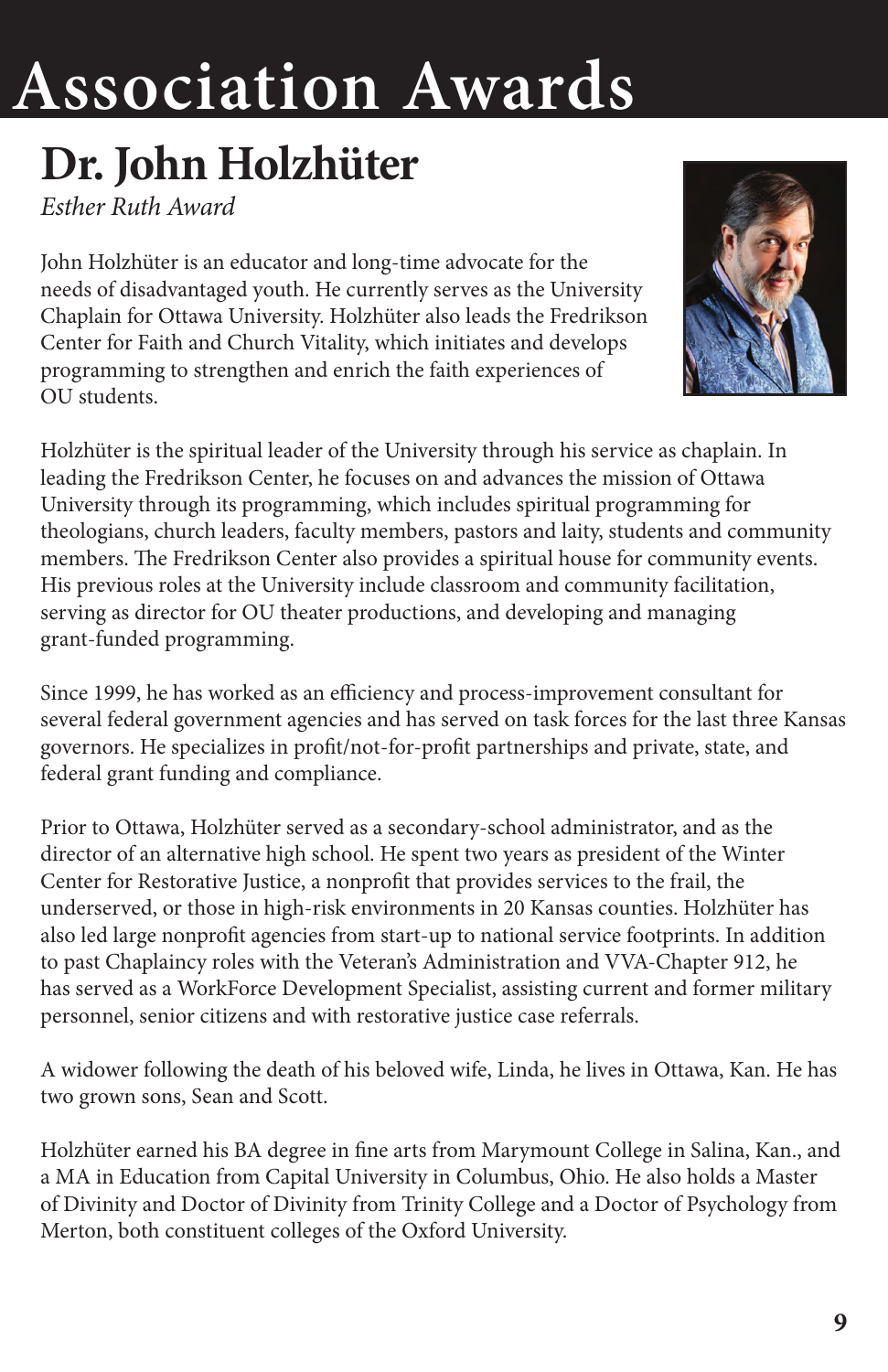## **Ottawa Scholarship Fund**

The Ottawa Scholarship Fund provides needed operating support for the current fiscal year (July 1, 2021-June 30, 2022).

Contributions for the Ottawa Scholarship Fund will be used in the following ways to further the mission of Ottawa University and to enhance the total experience for each of our students:

- 1. Provide scholarships to students.
- 2. Strengthen our liberal arts curriculum and faculty development.
- 3. Develop additional depth in our schools: Arts and Sciences, Business and Education
- 4. Enhance student activity programs, including athletics, performing arts, religious life, and volunteer services.
- 5. Enhance the Adawe LifePlan Center, launched in the fall of 2009, to strengthen life and career planning, advising, personal coaching, skill development, experiential learning, and study abroad.

Thank you for your thoughtful and prayerful consideration of financial support for Ottawa University. For more information about making a gift to the Ottawa Scholarship Fund, please contact the Office of University Advancement.

#### **Heritage Roll of Honor**

The Heritage Roll of Honor is a listing of donors who have included Ottawa University in their estate plans. More than 500 individuals or families have provided for Ottawa's future in some way, whether it is by provisions in a will or trust, a charitable gift annuity, an endowed scholarship, or many other possibilities. Because of their generosity and dedication to the ministry and purpose of Ottawa University, all of these donors are inducted as members of the Heritage Roll of Honor.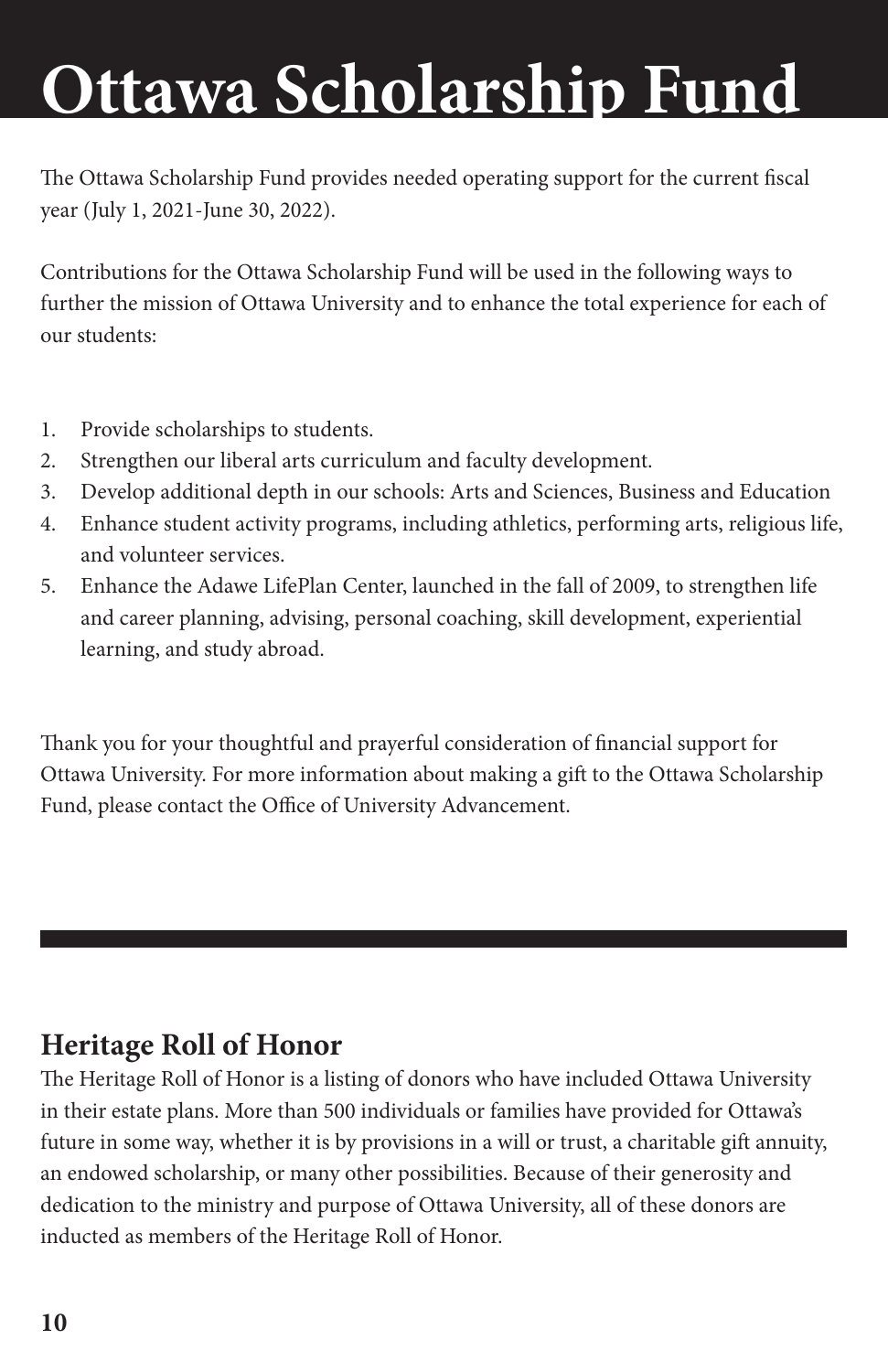## **In Memoriam**

#### **Sept. 7, 2019 – Oct. 4, 2021**

| Stephen A. Bradley<br>Leota V. Bruce | 2009<br>1961 | Kenneth H. Koger             | 1960 |
|--------------------------------------|--------------|------------------------------|------|
| Barbara Bueller                      | 1974         | Alice Joy Lewis<br>Ruth Losh | 1947 |
|                                      | 1991         |                              | 1946 |
| Timothy E. Buis                      |              | Alice L. Maas                |      |
| Mary E. Bundy                        |              | <b>Bonnie Martin</b>         |      |
| Louise Burke                         | 1954         | Jack P. Martinez             | 1958 |
| Jack C. Burton                       | 1953         | Patricia Mason               | 1968 |
| John Bushman                         | 1962         | Dottie Matthew               | 1952 |
| Dorothy R. Butler                    | 1957         | Andrew R. McCluney           | 2013 |
| Gardner Champlin                     | 1972         | Richard E. Meiers            | 1953 |
| Orville R. Chapman                   | 1952         | Keith Miller                 | 1962 |
| Phyllis A. Chesbro                   | 1967         | Justin W. Moenkhoff          | 2001 |
| Charles E. Clinkenbeard              | 1950         | Gwen Nance                   | 1968 |
| Ronald Coldsnow                      | 1954         | Aladine Neuenschwander       | 1952 |
| Timothy R. Conard                    | 1992         | Dwight Neuenschwander        | 1952 |
| Robert H. Cramer                     | 1957         | Joel Nordeen                 | 1951 |
| Julie Currier                        | 1976         | M. Rosalie Osburn            | 1976 |
| Samuel K. Detwiler                   | 1973         | Alberta Davida Otto          |      |
| Lisa A. Disney                       | 1979         | Carol A. Pember              | 1959 |
| Carolyn J. Dodds                     | 1970         | James R. Poland              | 1950 |
| Evan A. Doran                        | 1992         | Henry Ray                    | 1976 |
| Richard C. Esterlund                 | 1964         | Robin K. Robins              | 1970 |
| Amber S. Evans                       | 2008         | Susanne Sammer               | 1972 |
| Beverly A. Fink                      | 1956         | Michael A. Sancho            |      |
| Harry A. Fink                        |              | C. Jeanne Schmidt            | 1943 |
| Virginia A. Flusser                  | 1953         | John L. Schmidt              | 1965 |
| Mark E. Flynn                        | 1975         | Robert Schoonover            |      |
| Carl D. Foust                        | 1952         | Richard H. Schwartz          | 1958 |
| Michael L. Fowler                    |              | Edgar W. Seymour             | 1952 |
| John E. Gaddis                       | 1953         | Mary L. Sheldon              |      |
| Keith Gaeddert                       |              | Gary N. Shofner              | 1959 |
| Kenneth C. Garner                    | 1951         | Sylvia H. Smith              | 1969 |
|                                      | 1950         |                              | 1960 |
| Gwen Garrigues                       |              | Gale D. Stelting             | 1949 |
| Charles E. Gillette                  |              | Clemma L. Stone              |      |
| Donald J. Haden                      | 1945         | Timothy D. Stone             | 1990 |
| Lois E. Hamilton                     | 1948         | Richard B. Suarez            | 2002 |
| Walter J. Hauenstein                 | 1955         | Dorothy L. Swearingen        | 1964 |
| Ronald L. Haug                       | 1957         | Laurie L. Swift              | 1971 |
| David L. Hiebert                     | 1957         | Harry C. Talbott             | 1957 |
| Bonnie L. Hilbert                    | 1964         | Lowell L. Tarr               | 1956 |
| Frank K. Horton                      | 1972         | Lois B. Thompson             | 1955 |
| <b>Bruce Hoskinson</b>               |              | Jeanne Tiffany               | 1969 |
| Samuel Howard                        |              | Darlene Vaughn               | 1959 |
| Roberta M. Hughes                    | 1967         | Paul A. Volcker              |      |
| Robert W. Hull                       | 1947         | John E. Walburn              | 1964 |
| Ralph Hunt                           | 1960         | Harry R. Walthall            | 1953 |
| Willard D. Inskeep                   | 1956         | Myrtice M. Watts             | 1961 |
| Juanita Janssen                      | 1941         | Marvin H. Wilson             | 1960 |
| Keith R. Kaminski                    |              | Winston L. Worden            |      |
| Ronald L. Kerr                       | 1956         | James C. Wright              | 1960 |
| Robert F. Knight                     | 1959         | Douglas R. Zimmerman         | 1970 |
|                                      |              |                              |      |